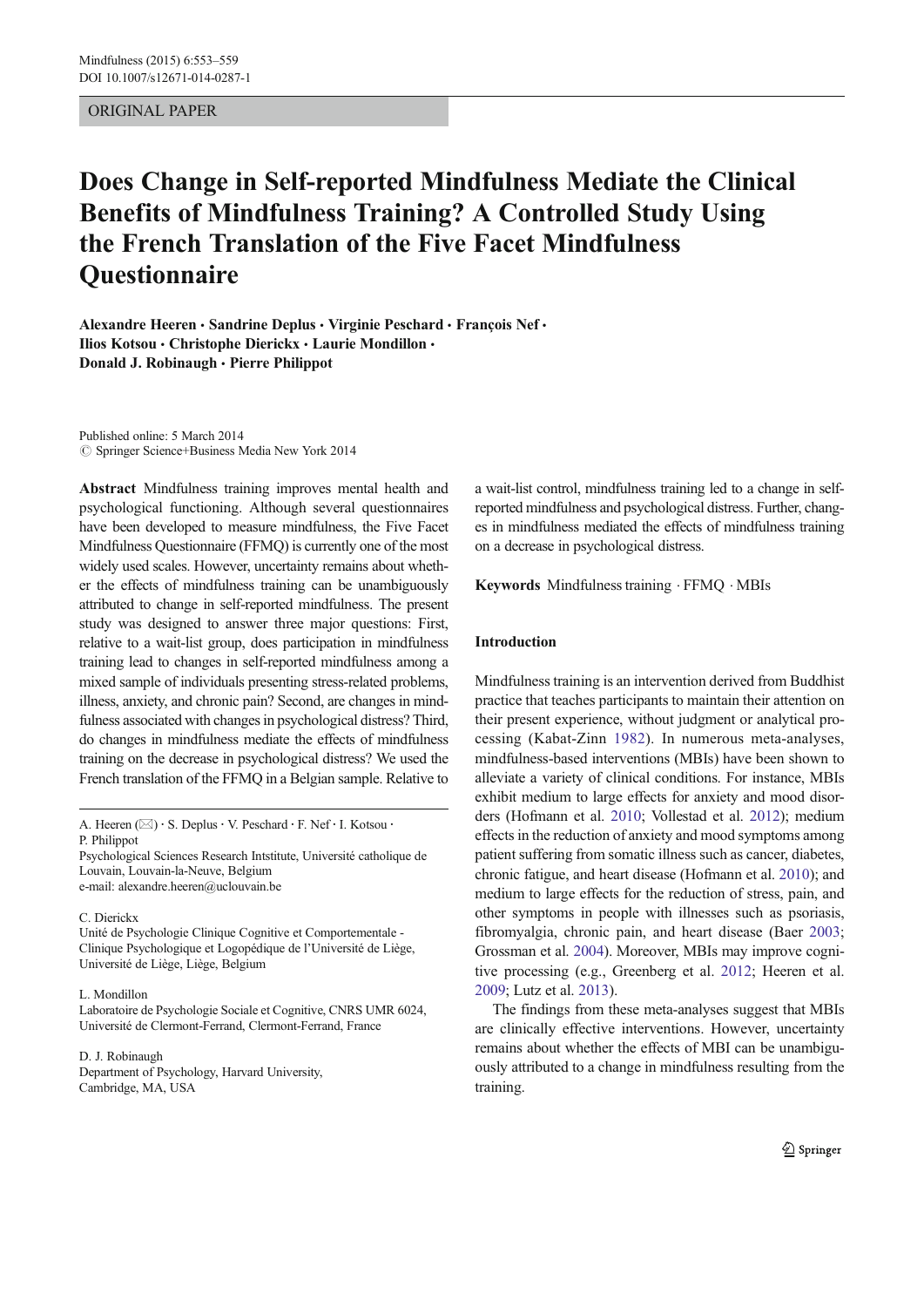In other words, the mechanism by which MBIs affect change in these conditions remains unclear. In order to evaluate proposed mechanisms of change, researchers must first confirm the successful induction of change in the proposed mechanism. That is, they must demonstrate that MBIs do indeed lead to increases in mindfulness and that the magnitude of change in mindfulness is related to the magnitude of change in the outcome of interest (symptom reduction, e.g., Heeren et al. 2011a; MacLeod et al. 2009).

Recently, several questionnaires have been proposed for assessing mindfulness skills (e.g., Baer et al. 2004; Brown and Ryan 2003; Buchheld et al. 2001). These self-reports assess a general tendency to be mindful in daily life, exhibit good psychometric properties, and are significantly correlated with each other (Baer et al. 2006). One of the most commonly used is the Five Facet Mindfulness Questionnaire (FFMQ) (Baer et al. 2006, 2008), which assesses five elements of mindfulness. These include Observing (i.e., attending to or noticing internal and external stimuli, such as emotions, cognitions, sights, sounds, or smells), Describing (i.e., noting or mentally labeling these stimuli with words), *Acting with awareness* (i.e., attending to one's current actions, as opposed to behaving automatically or absent-mindedly), Non-judging of inner experience (i.e., refraining from evaluation of one's sensations, cognitions, and emotions), and Non-reactivity to inner experience (i.e., allowing one's thoughts and feelings to come and go, without reacting to them). Confirmatory factor analyses have corroborated this five-factor solution in several samples although the Observing scale often does not fit the model in nonmeditating student samples (Baer et al. 2006, 2008). The FFMQ has shown good internal consistency and correlations in the expected directions with many variables predicted to be related to mindfulness (Baer et al. 2006).

In addition, the FFMQ has shown strong psychometric properties in several languages. For instance, Heeren et al. (2011b) translated the FFMQ into French and found support for the five-factor structure using confirmatory factor analyses. Similar results have been reported in Italian (Romaneli and di Berardino 2010), Chinese (Deng et al. 2011), Spanish (Cebolla et al. 2012), Japanese (Sugiura et al. 2012), Dutch (de Bruin et al. 2012), and Swedish (Lilja et al. 2011).

Despite this large and growing body of research on the FFMQ, only a few studies have examined whether FFMQ scores mediate the effects of mindfulness programs in clinical settings. Carmody and Baer (2008) reported that increases in FFMQ scores mediated the effect of mindfulness-based stress reduction (MBSR) (Kabat-Zinn 1982) on psychological health in a mixed sample of individuals presenting stressrelated problems, illness, anxiety, and chronic pain. However, this study was uncontrolled and examined only an aggregate score for the FFMQ rather than testing each subscale separately. Baer et al. (2012) examined weekly change in FFMQ scores and perceived stress among MBSR participants and

found that significant change in FFMQ scores preceded a significant change in perceived stress and that change in FFMQ scores over the first 3 weeks predicted change in perceived stress over the course of MBSR. This study also was uncontrolled and did not show full mediation.

In a controlled trial, Bränström et al. (2010) reported that increased FFMQ scores mediated the effects of an MBSR program on psychological distress relative to a wait-list condition among patients suffering from cancer. Interestingly, they found that not all of the subscales were related to the outcome variables. Indeed, the Observing subscale was related to improvement in positives states of mind, but was the only subscale unrelated to reduction of psychological distress. However, because their sample was limited to individuals with cancer, it is unclear if these findings would generalize to a broader population of individuals suffering from a more diverse set of conditions.

The present study was designed to overcome these limitations, by answering three major questions: First, in comparison to a wait-list group, would participation to a mindfulness training lead to changes in FFMQ scores among a mixed sample of individuals presenting stress-related problems, illness, anxiety, and chronic pain? Second, would potential changes in FFMQ be related to changes in psychological distress? Finally, would changes in mindfulness mediate the effects of mindfulness training on psychological distress? Both total scores and subscales scores for the FFMQ were examined.

#### Method

#### Participants

Participants were eligible for the study if they had (a) no prior training in mindfulness or another form of meditation, (b) no current substance abuse, and (c) no plans to change their psychotropic medications or psychological treatment during the training.

Consistent with Carmody and Baer (2008), we used a transdiagnostic approach and recruited participants with stress-related problems, illness, anxiety, and chronic pain. We did not assess their specific diagnoses. However, their levels of psychological and somatic distress were assessed at baseline (see below).

The study design was quasi-experimental with a betweensubject variable (Mindfulness vs. Wait-list) and a withinsubject variable (pretest vs. posttest). The study was advertised during information sessions for individuals inquiring about an eight-session mindfulness program and presented as an investigation of the effect of mindfulness training on different psychological variables. Participants were not randomly allocated to conditions: those who started the program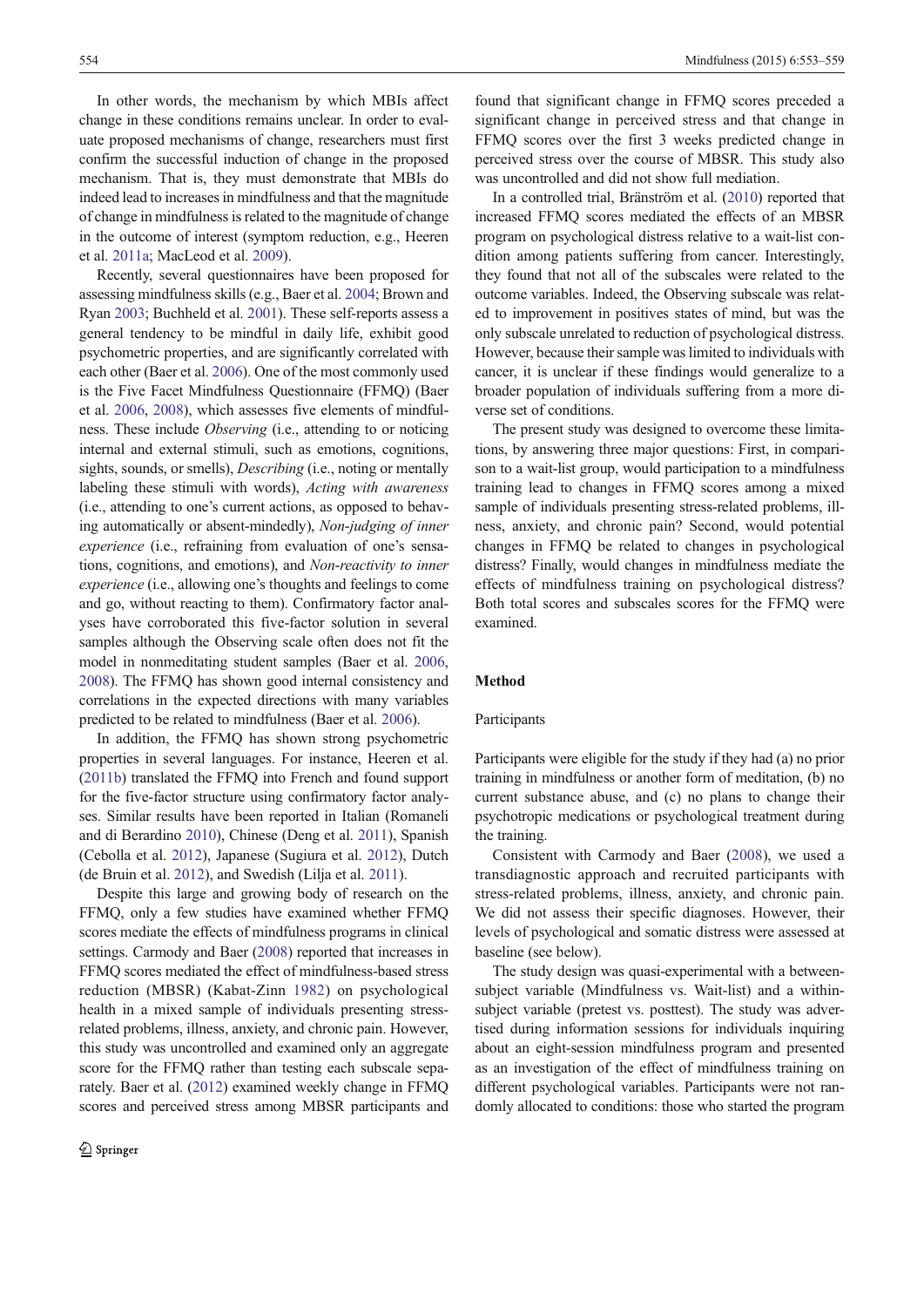immediately constituted the mindfulness group  $(n=24)$ , while those who had to wait for a future course because of scheduling issues constituted the wait-list control group  $(n=26)$ . Participants' characteristics are displayed in Table 1.

## Measures

Psychological distress was assessed using the French versions of the Beck Depression Inventory (BDI-II) (Beck et al. 1996) and the Symptom Check-List-90-R (SCL-90-R) (Derogatis 1977), both of which have shown strong psychometric properties (Beck et al. 1996; Tatu et al. 1994). For the BDI-II, Cronbach's alpha in the current sample was 0.85 at baseline and 0.81 at posttraining. The Global Severity Index (GSI) of the SCL-90-R was used to assess the level of general psychopathological symptoms. Cronbach's alpha in the current sample was 0.90 at baseline and 0.92 at posttraining.

Mindfulness was assessed using the French version of the FFMQ (Baer et al. 2006, 2008), a 39-item self-report measure assessing the level of mindfulness in daily life. As mentioned above, it includes five facets of mindfulness: Observing, Describing, Acting with awareness, Non-judging of inner experience, and Non-reactivity to inner experience. Items are rated on a 5-point scale ranging from 1 (never or very rarely true) to 5 (very often or always true). Heeren et al. (2011b) have reported good psychometric and structural properties of the French adaptation of the scale. Cronbach's alpha of the total scale in the current sample was 0.88 at baseline and 0.91 at posttraining [Cronbach's alphas were 0.75, 0.87, 0.81, 0.86, and 0.77 at baseline and 0.77, 0.80, 0.79, 0.76 and 0.81 at posttraining for Observing, Describing, Acting with awareness, Non-judging of inner experience, and Non-reactivity to inner experience at baseline, respectively].

### Procedure

The mindfulness training was an adaptation of mindfulnessbased cognitive therapy (MBCT) (Segal et al. 2002). MBCT was designed for the prevention of depressive relapse. We adapted it for our sample by modifying the psycho-education component of the program (sessions 4 and 5) to target stress, anxiety, and depression rather than just depression. Otherwise, all sessions and exercises followed the MBCT protocol (see

Table 1 Participants' characteristics as a function of group allocation (standard deviations in parentheses)

|                    | Mindfulness group | Wait-list group |
|--------------------|-------------------|-----------------|
| n                  | 26                | 24              |
| Age                | 41.71 (12.10)     | 39.73 (12.86)   |
| $%$ female         | 53.33             | 46.66           |
| Years of education | 18.79 (1.99)      | 18.69 (2.07)    |

Heeren and Philippot 2011, for previous studies using this adaptation of the program). The training was provided by three psychologists with training in cognitive and behavioral interventions, at least 8 years of clinical practice, and who had previously been trained in mindfulness-based psychological interventions (i.e., MBSR and MBCT).

For the mindfulness group, a baseline assessment was held just before the intervention and a second assessment was held just after the last session of the intervention  $(M=56.04$  days, SD=0.81). For the wait-list group, a time interval  $(M=$ 55.54 days, SD=1.42) similar to the Mindfulness group was used. There was no significant difference between the groups in intersession interval  $[t(48)=1.52, p=0.13, d=0.44]$ . Upon completion of the entire study, participants were fully debriefed.

### Data Analysis

#### Power Analysis

An a priori power analysis was conducted to determine the appropriate total sample size for testing hypotheses with the primary outcome variables. Based upon previous metaanalyses on the effects of mindfulness-based intervention on psychological distress (e.g., Hofmann et al. 2010), we expected a medium effect size of  $d=0.5$ . Setting the level of  $\alpha$  at 0.05, power  $(1-\beta)$  at 0.80 and expecting a conservative correlation of  $\rho$ =0.50 between repeated measurements, the power analysis (G\*Power 3.1.3) (Faul et al. 2007) indicated that a total sample size of 34 participants with 17 participants per group would yield an adequate power to detect a medium effect size.

#### Data Analytic Plan

Statistical analyses were performed using the SPSS software package (SPSS Inc. 2009). The significance level was set at 0.05. Missing values were imputed using the last-observationcarried-forward method (Hollis and Campbell 1999). Imputations were necessary for only three participants and did not exceed 0.2 % of the posttraining data.

To examine whether mindfulness training led to a significant change at posttraining as compared to the wait-list, mixed linear models were used. Univariate sets of data were submitted to 2 (group: mindfulness vs. wait-list) $\times$ 2 (time: baseline, posttraining) mixed analyses of variance (ANOVAs) with repeated measurement on the last factor. Multivariate sets of data were submitted to 2 (group) $\times$ 2 (time) multivariate repeated measures of analyses of variance (MANOVAs) including the different scores at baseline and posttraining as dependent variables. We used Bonferoni's corrected  $t$  test to examine post hoc comparisons. All variables (except condition)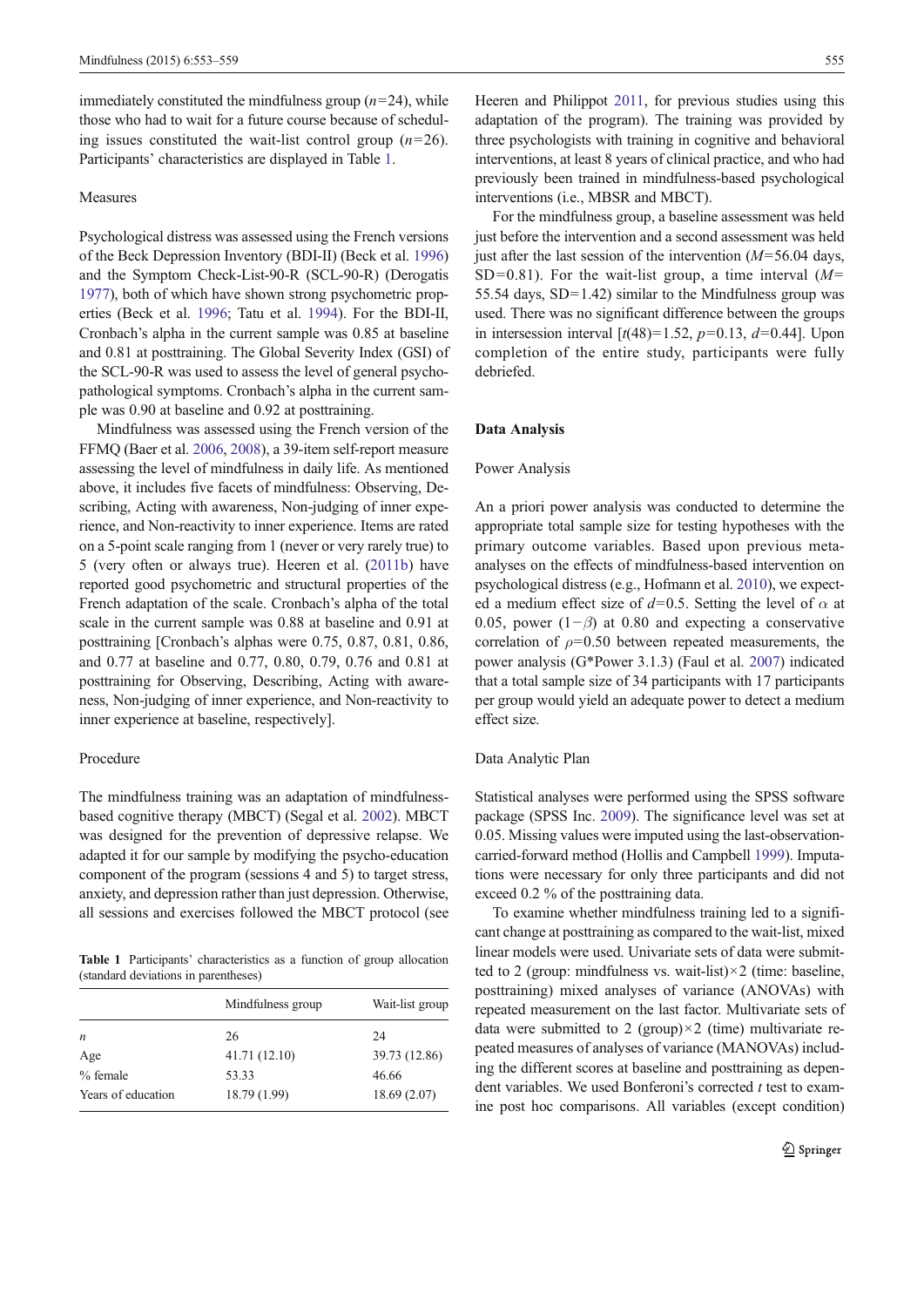were grand-mean centered to account for multicollinearity issues (Tabachnick and Fidell 2006).

To examine whether changes in mindfulness mediate changes in outcome measures, we use the procedure described by MacKinnon et al. (2007). This procedure tests the product of the coefficients for the effects of (a) the independent variable (contrast coded: mindfulness training=+1, wait-list=−1) to the mediator (difference from baseline to posttraining on mindfulness scores) (alpha) and (b) the mediator to dependent variable when the independent variable is taken into account (beta). This procedure is a variation on the Sobel (1982) test that accounts for the nonnormal distribution of the alpha–beta path through the construction of asymmetric confidence intervals. Mediational models are statistically significant when the confidence interval of the indirect path (alpha–beta) does not overlap with zero (MacKinnon et al. 2007).

# Results

#### Group Characteristics

Preliminary analyses indicated no significant differences among the groups at baseline on any of the demographic variables, symptom measures, or mindfulness scores (all pvalues >0.05). Means and standard deviations for all variables appear in Tables 1 and 2.

#### Change in Mindfulness

We first subjected the FFMQ total scores to a 2 (group: mindfulness, wait-list) $\times$ 2 (time: baseline, posttraining) ANOVA. The ANOVA revealed a main effect of time  $[F(1,$ 48)=69.62,  $p<0.01$ ,  $\eta p^2$ =0.59] and a group×time interaction

[ $F(1, 48) = 12.74$ ,  $p < 0.01$ ,  $\eta p^2 = 0.21$ ]. A t test computed on scores at posttraining showed a significant difference between groups  $\lceil t(48)=4.37, p<0.01, d=1.27\rceil$ .

We then subjected the FFMQ subscale scores to a 2 (groups: mindfulness, wait-list) $\times$ 2 (time: baseline, posttraining) MANOVA. The MANOVA revealed a significant multivariate main effect of time [Wilks'  $\lambda = 0.49$ ,  $F(5, 44) = 9.07$ ,  $p < 0.01$ ,  $\eta p^2 = 0.51$ ] and a significant group×time interaction [Wilks'  $\lambda =$ 0.60,  $F(5, 44)=5.85, p<0.01, \eta p^2=0.40$ ]. Univariate tests showed a significant group×time interaction for each subscale [Observing,  $F(1, 48)=18.14$ ,  $p<0.01$ ,  $\eta p^2=0.27$ ; Describing,  $F(1, 48)=12.61, p<0.01, \eta p^2=0.21$ ; Acting with awareness,  $F(1, 48)=9.98, p<0.01, \eta p^2=0.17$ ; Non-judging of inner experience,  $F(1, 48)=5.50$ ,  $p<0.05$ ,  $\eta p^2=0.10$ ; Non-reactivity to inner experience,  $F(1, 48)=17.10$ ,  $p<0.01$ ,  $\eta p^2=0.26$ ]. At posttraining, the groups differed in each of the FFMQ subscales [Observing,  $t(48)=6.38$ ,  $p<0.01$ ,  $d=1.84$ ; Describing,  $t(48)=$ 3.82,  $p<0.01$ ,  $d=1.1$ ; Acting with awareness,  $t(48)=2.78$ ,  $p<0.01$ ,  $d=0.08$ ; Non-judging of inner experience,  $t(48)=$ 3.69,  $p<0.01$ ,  $d=1.07$ ; Non-reactivity to inner experience,  $t(48)=4.80 \, p<0.01, d=1.39$ . Data appear in Table 2.

Self-reported Measures of Psychological Distress

For the BDI, the ANOVA revealed a main effect of time  $[F(1, 48)=11.62, p<0.01, \eta p^2=0.20]$ , qualified by a significant time×condition interaction [ $F(1, 48)=4.63$ ,  $p<0.05$ ,  $\eta p^2=0.09$ ]. At posttraining, there was a difference between groups  $[t(48)=2.06, p<0.05, d=0.60]$ . Data appear in Table 2.

For the SCL-90-R, the ANOVA revealed a main effect of time  $[F(1, 48)=5.85, p<0.05, \eta p^2=0.11]$  qualified by a significant time×condition interaction  $[F(1,$  $(48)=5.06, p<0.05, \eta p^2=0.10$ ]. At posttraining, there

Table 2 Changes in psychological distress and mindfulness as a function of condition and time (standard deviations in parentheses)

|                          | Mindfulness group |                     | Wait-list group |                 |
|--------------------------|-------------------|---------------------|-----------------|-----------------|
|                          | <b>Baseline</b>   | Posttraining        | <b>Baseline</b> | Posttraining    |
| <b>BDI</b>               | 10.42(5.96)       | $4.46(3.80)$ ***    | 9.27(7.63)      | 7.92(7.38)      |
| <b>GSI</b>               | 0.66(0.42)        | $0.44(0.33)$ ***    | 0.62(0.33)      | 0.63(0.39)      |
| Observing                | 26.54 (4.43)      | $31.08(3.06)$ ***   | 24.89 (4.32)    | 24.35 (4.25)    |
| Describing               | 26.88(6.13)       | $30.67(4.02)$ ***   | 26.81 (5.88)    | 25.46 (5.43)    |
| Acting with awareness    | 20.79(6.74)       | 29.08 (3.50)***     | 23.19(4.13)     | 24.81 (6.73)    |
| Non-judging              | 24.46 (7.72)      | $31.83(4.96)$ ***   | 23.42 (5.46)    | $26.54(5.16)^*$ |
| Non-reactivity           | 17.79(4.16)       | 24.21 (3.46)***     | 17.73 (4.38)    | 18.19(5.15)     |
| Mindfulness (FFMQ total) | 116.46 (20.54)    | $146.88(13.14)$ *** | 116.04 (14.52)  | 128.23 (16.56)  |

BDI-II Beck Depression Inventory-II, GSI Global Severity Index (SCL-90-R)

Observing, Describing, Acting with awareness, Non-judging of inner experience, and Non-reactivity to inner experience are facets of the Five Facets Mindfulness Questionnaire. Mindfulness is the total score of the Five Facets Mindfulness Questionnaire. For all types of measures, there were no significant differences in baseline between groups according  $t$  test comparisons

 $\gamma$  <0.05; \*\*\*p<0.001 (significant difference between pre- and posttraining in each group according to paired t test comparisons)

hinger ∌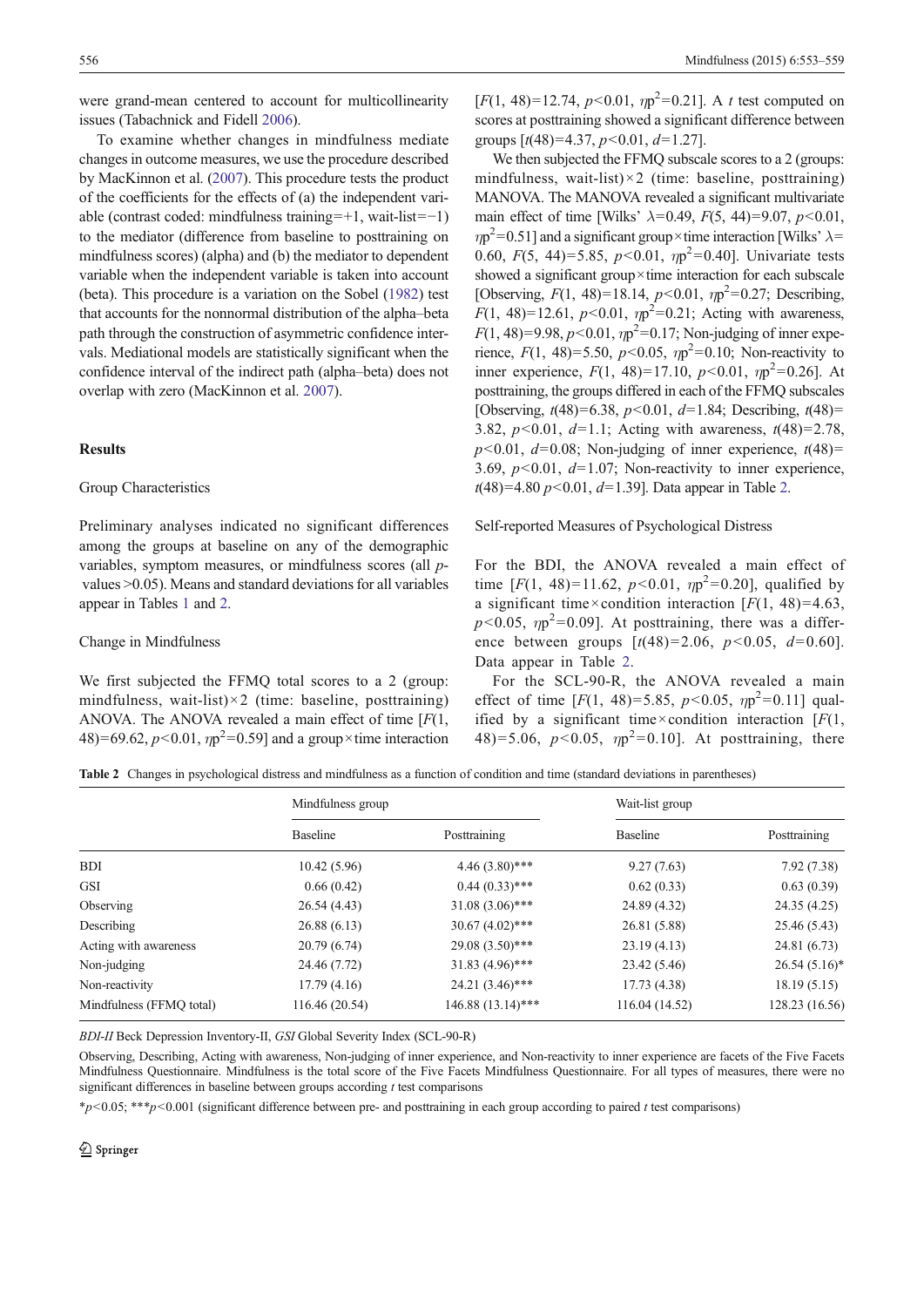was a difference between groups  $\lceil t(48)=2.29, p<0.05,$  $d=0.66$ ]. Data appear in Table 2.

#### Mediational Analyses

We first examined whether change in the FFMQ total scores mediated the impact of mindfulness training on the change in BDI and SCL-90 scores from baseline to posttraining.

Consistent with a statistically significant mediation for SCL-90-R, the 95 % confidence interval of the indirect path (alpha–beta) did not contain zero (see Table 3). The same pattern of results was observed for the BDI. These findings suggest that an increase in mindfulness mediated the effects of mindfulness training on general psychopathology and symptoms of depression.

We also examined whether change in each facet of the FFMQ mediated the impact of mindfulness training on change in BDI and SCL-90 R scores. As shown in Table 3, the analyses revealed that three of the facets were involved in significant mediational models: (1) change in the Observing subscale score statistically mediated the change in BDI scores; (2) change in the Describing subscale score statistically mediated the change in SCL-90-R; and (3) change in the Nonreactivity subscale score statistically mediated both the change in SCL-90-R and BDI.

Table 3 Mediational analyses testing the impact of change in mindfulness mediates on the outcomes

| Mediators                      | Dependent<br>variables |             | 95 % confidence interval of<br>the indirect path (alpha-beta) |
|--------------------------------|------------------------|-------------|---------------------------------------------------------------|
|                                |                        | Lower limit | Upper limit                                                   |
| $\Delta$ Mindfulness           | $\varDelta$ GSI        | $-0.091$    | $-0.001$                                                      |
|                                | $\triangle BDI-II$     | $-3.03$     | $-0.510$                                                      |
| $\Delta$ Observing             | $\Delta \text{GSI}$    | $-0.001$    | 0.005                                                         |
|                                | $\triangle BDI-II$     | 0.010       | 0.150                                                         |
| $\Delta$ Describing            | $\Delta$ GSI           | $-0.170$    | $-0.020$                                                      |
|                                | $\Delta$ BDI-II        | $-2.230$    | 0.320                                                         |
| $\Delta$ Acting with awareness | $\Delta \text{GSI}$    | $-0.760$    | 1.220                                                         |
|                                | $\Delta$ BDI-II        | $-0.170$    | 0.020                                                         |
| $\Delta$ Non-judging           | $\Delta \text{GSI}$    | $-0.090$    | 0.010                                                         |
|                                | $\Delta$ BDI-II        | $-2.800$    | 0.130                                                         |
| $\Delta$ Non-reactivity        | $\varDelta GSI$        | $-0.120$    | $-0.001$                                                      |
|                                | ∆BDI-II                | $-3.640$    | $-0.420$                                                      |
|                                |                        |             |                                                               |

 $\Delta$  FFMO (total score) is the difference from baseline to posttraining for the Five Facet Mindfulness Questionnaire (total score). ΔObserving, ΔDescribing, ΔActing with awareness, ΔNon-judging, and ΔNon-reactivity are the difference from baseline to posttraining for each of the five facets, respectively. ΔGSI is the difference from baseline to posttraining for the Global Severity Index (SCL-90-R). ΔBDI-II is the difference from baseline to posttraining for the Beck Depression Inventory-II. Statistically significant mediational models are in italics

#### **Discussion**

The primary purpose of this study was to answer three major questions: First, would the participation in mindfulness training lead to changes in levels of mindfulness among a mixed sample of individuals presenting stress-related problems, illness, anxiety, and chronic pain? Second, would changes in mindfulness be related to changes in psychological distress? Third, would the changes in mindfulness mediate the effects of mindfulness training on psychological distress?

Regarding our first question, participants who received the mindfulness training reported decreased depressive and psychopathological symptoms after the training. This observation is consistent with previous studies and meta-analyses suggesting that mindfulness training decreases psychopathology (Baer 2003; Grossman et al. 2004; Shapiro et al. 1998; Williams et al. 2001) and supports the notion that mindfulness training addresses a range of basic skills that are involved in a large array of psychological difficulties (for a review, see Philippot and Segal 2009).

Regarding our second question, participants who received mindfulness training reported an increase in mindfulness as indexed by all FFMQ scores. Participants in the wait-list group showed no such changes. These results are also consistent with previous findings and suggest that the training modified the psychological processes of interest as intended. Moreover, it should be noted that FFMQ items refer to daily life rather than to elements of the training sessions. Hence, our findings suggest that the changes induced by mindfulness training generalized to different types of situations.

Regarding the third question, our results are consistent with the notion that mindfulness training exerts its beneficial effect on psychopathological symptoms through an increased tendency to be mindful in daily life. These observations support the conclusion that the self-reported symptom change observed in this study can be attributed to increases in mindfulness resulting from the mindfulness training. The findings add to a growing body of empirical support for a central tenet of several MBI approaches: that practicing mindfulness should increase the use of mindfulness in the daily life, which in turn should lead to decreased psychological distress.

Mediational analyses also suggested that the FFMQ facets may differentially mediate changes in psychological distress. In particular, both the Observing and the Non-reactivity facets mediated the effect of mindfulness training on depression. By contrast, effects on general psychopathological symptoms were mediated by the increased capacities in Describing and Non-reactivity to inner experience. These differential relationships with outcome measures support the relevance of measuring facets separately and provide interesting information about the processes that may underlie mindfulness training. Results for the nonreactivity facet are convergent with Barlow and colleagues' proposal that emotional acceptance reduces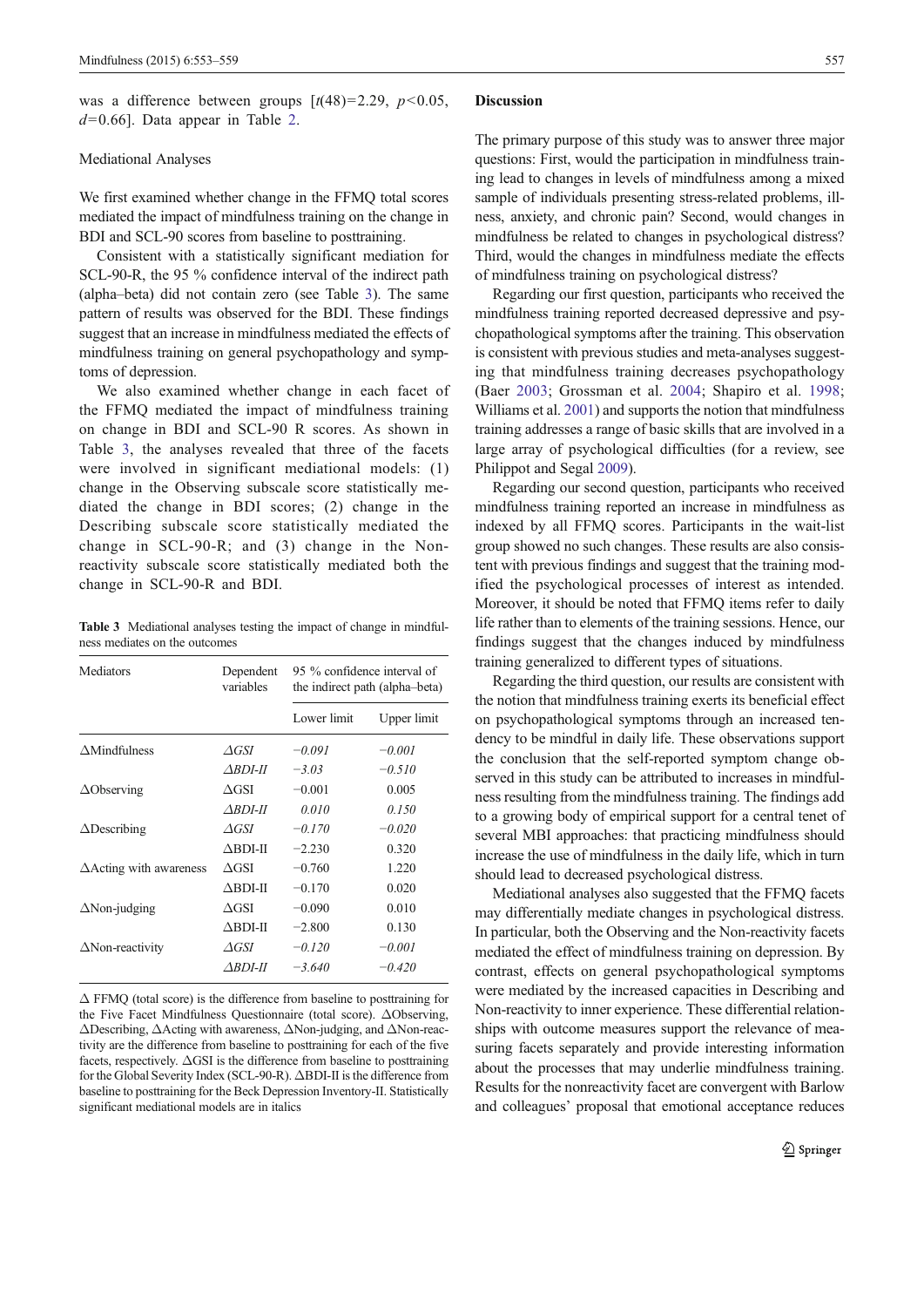psychological distress (Campbell-Sills et al. 2006; Levitt et al. 2004). Results for the describing facet are consistent with the recent neuroscience findings demonstrating that verbal labeling of affect modulates brain responses to emotional stimuli (e.g., Hariri et al. 2000; Lieberman et al. 2007) and with evidence showing that describing the details of emotional experience reduces psychological distress (Raes et al. 2009; Vrielynck et al. 2010). Results for the observing facet may reflect an increased ability to shift attention flexibly rather than becoming rigidly absorbed in any particular class of stimuli (Baer et al. 2008) and are consistent with the recent work in experimental psychopathology supporting the utility of interventions that directly target attention control (e.g., Heeren et al. 2013; Wadlinger and Isaacowitz 2011).

The present study has several limitations. First, participants were not randomly assigned to the mindfulness vs. the waitlist groups. Future studies with random allocation are clearly needed to ensure the reliability of the preliminary findings reported here. Second, the sample size is relatively small for the purposes of conducting mediational analyses. Moreover, without demonstration of a temporal precedence of the changes in mindfulness, conclusions about the role of specific facets in mediating the effects on psychological distress should be drawn with caution. Replications in larger samples measuring change in mindfulness and psychopathology at successive points in time are needed. Third, because we did not collect follow-up data, it is unclear whether group differences were long lasting or simply a transient effect. Fourth, we did not diagnose participants. It is possible that change in the five mindfulness facets may differ as a function of the nature of the disorder. Moreover, all the participants were relatively welleducated and French-speaking Belgian Caucasian individuals. Therefore, our findings may not generalize to populations with other characteristics. Fifth, consistent with previous studies (e.g., Baer et al. 2008), the internal consistency of the Observing facet of the FFMQ was less than ideal. As a consequence, findings involving this facet should be interpreted with caution. Finally, we only used self-report assessment. As argued by MacLeod et al. (2009), training may exert an impact on self-report measures without actual changes in the processes of interest, and demand effects must be considered. Future studies might use mindfulness measures not limited to self-report. For instance, behavioral measurement of mindfulness, such as that developed by Burg and Michalak (2011), may be used.

Despite these limitations, the present study adds to a small but growing literature exploring whether change in mindfulness skills mediate the clinical benefits of mindfulness training. The present findings show that mindfulness training leads to increases in self-reported mindfulness skills and decreases in psychological distress. Further, changes in mindfulness statically mediated the effects of mindfulness training on psychological distress, and specific facets of mindfulness

were differentially important in reducing different forms of psychological distress. Results also provide additional support for the utility of the French translation of the FFMQ.

Acknowledgments Dr. Alexandre Heeren (postdoctoral research fellow) is funded by the Belgian Fund for Scientific Research (F.R.S.- FNRS, Belgium). The writing of this paper also received the support from the Belgian Foundation "Vocatio" (awarded to Dr. Alexandre Heeren). These foundations did not exert any editorial direction or censorship on any part of this article.

## References

- Baer, R. A. (2003). Mindfulness training as a clinical intervention: a conceptual and empirical review. Clinical Psychology: Science and Practice, 11, 230–241.
- Baer, R. A., Smith, G. T., & Allen, K. B. (2004). Assessment of mindfulness by self-report: the Kentucky Inventory of Mindfulness Skills. Assessment, 11, 191–206.
- Baer, R. A., Smith, G. T., Hopkins, J., Krietemeyer, J., & Toney, L. (2006). Using self-report assessment methods to explore facets of mindfulness. Assessment, 13, 27–45.
- Baer, R. A., Smith, G. T., Lykins, E., Button, D., Krietemeyer, J., Sauer, S., Walsh, E., Duggan, D., & Williams, J. M. G. (2008). Construct validity of the five facets mindfulness questionnaire in meditating and nonmeditating samples. Assessment, 15, 329–342.
- Baer, R. A., Carmody, J., & Hunsinger, M. (2012). Weekly change in mindfulness and perceived stress in a mindfulness-based stress reduction program. Journal of Clinical Psychology, 68, 755–765.
- Beck, A. T., Steer, R. A., & Brown, G. K. (1996). Beck Depression Inventory manual (2nd ed.). San Antonio: Psychological Corporation. French adaptation, 1998, Paris, France: Editions du Centre de Psychologie Appliquée.
- Bränström, R., Kvillemo, P., Brandberg, Y., & Moskowtiz, J. T. (2010). Self-report mindfulness as a mediator of psychological well-being in a stress reduction intervention for cancer patients—a randomized study. Annals of Behavioral Medicine, 39, 151–161.
- Brown, K. W., & Ryan, R. M. (2003). The benefits of being present: mindfulness and its role in psychological well-being. Journal of Personality and Social Psychology, 84, 822–848.
- Buchheld, N., Grossman, P., & Walach, H. (2001). Measuring mindfulness in insight meditation (Vipassana) and meditation-based psychotherapy: the development of the Freiburg Mindfulness Inventory (FMI). Journal for Meditation and Meditation Research, 1, 11–34.
- Burg, J. M., & Michalak, J. (2011). The healthy quality of mindful breathing: associations with rumination and depression. Cognitive Therapy and Research, 35, 179–185.
- Campbell-Sills, L., Barlow, D. H., Brown, T. A., & Hofman, S. G. (2006). Acceptability and suppression of negative emotion in anxiety and mood disorders. Emotion, 6, 587–595.
- Carmody, J., & Baer, R. A. (2008). Relationships between mindfulness practice and levels of mindfulness, medical, and psychological symptoms and well-being in a mindfulness-based stress reduction program. Journal of Behavioral Medecine, 31, 23–33.
- Cebolla, A., Garcia-Palacios, A., Soler, J., Guillen, V., Banos, R., & Botella, C. (2012). Psychometric properties of the Spanish validation of the Five Facets of Mindfulness Questionnaire (FFMQ). European Journal of Psychiatry, 26, 118–126.
- de Bruin, E. I., Topper, M., Muskens, J. G., Bögels, S. M., & Kamphuis, J. H. (2012). Psychometric properties of the Five Facets Mindfulness Questionnaire (FFMQ) in a meditating and a nonmeditating sample. Assessment, 19, 187–197.